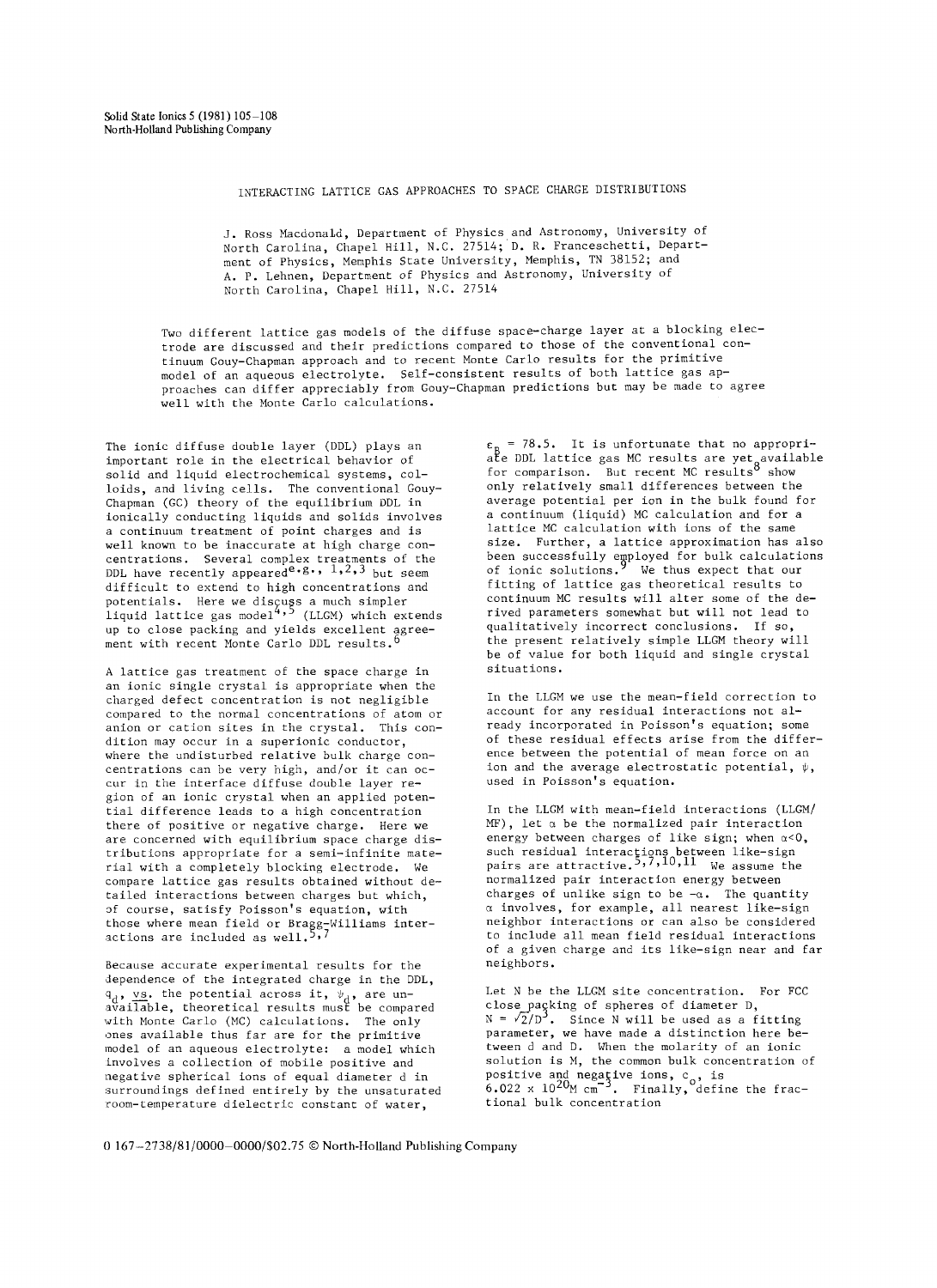$\delta \equiv c_o/N = 4.26 \times 10^{-10}$  M, where D is in A.<br>Then the LLGM/MF yields for the normalized<br>local charge density,  $5.7, 10, 11$   $_{\rho} \star \equiv \rho / eN$ ,

$$
\varphi^* = -2\delta\sinh(\phi_1)/[1-2\delta + 2\delta\cosh(\phi_1)] \quad , \tag{1}
$$

where  $\phi$ ,  $\equiv \phi + \alpha \rho^*$ , and  $\phi \equiv e\psi/kT$ , the normalized local potential. The total normalized charge in the diffuse layer is

$$
Q_d = q_d / \sigma_n = -sgn(\phi_d) [\delta^{-1} | \int_0^{\phi_d} \rho \star(\phi) d\phi | ]^{\frac{1}{2}}
$$
, (2)

where  $\phi$ , is the total normalized p.d. across the diffuse layer,  $\sigma_{\rm a}$  = 2ec L<sub>D</sub>, and L<sub>D</sub> is the bulk<br>Debye length. Note that iteration of Eq. (1) to find the converged, self-consistent value of  $\rho^*$ is usually required for each  $\phi$  value of interest and thus  $Q$ , must be calculated using numerical integration. When  $\alpha$  = 0 and N  $\rightarrow$  ∞ so 6  $\rightarrow$  0, nowever, p → -2ec sinh(φ) and Q<sub>d</sub> → -2sinh(φ<sub>d</sub>/2),<br>the usual GC results. Alternatively, when  $\left|\phi_1\right| \ll 1$ ,  $\rho^* \cong -2\delta\phi/[1\phi^2 + 2\delta\alpha]$  and for  $\left|\phi_1\right| \ll 1$ <br>as well,  $Q_1 \cong -\text{sgn}(\phi_1)\phi_1^2/[1 + 2\delta\alpha]$ , and no iteration is required.<sup>±v</sup>

Figure 1 shows a comparison of IM liquid-like MC results  $\overline{6}$  and the LLGM/MF with various values of  $\alpha$ . $^{\perp\perp}$  Here we took D = d = 4.25A, so  $N = 1.84 \times 10^{22}$  cm<sup>3</sup> and  $\delta = 0.033$ . The  $\alpha = -3$ curve yields agreement with the MC points to within one standard deviation of these values. Incidentally, when  $\alpha \nless -4$ , Eq. (1) becomes triple valued over a finite  $\phi$  range, indicating instability and a phase change. $10$  Although  $\alpha < 0$ introduces positive feedback, the system is still stable at  $\alpha = -3$ . The negative value of  $\alpha$  required here implies that the continuum Poisson equation solution (marked MGC on Fig. i) overcompensates for the ion-ion Coulomb interactions and this must be cancelled by the like-ion residual attraction introduced by negative  $\alpha$ . The curvature in the  $\alpha$  = -3 curve for  $\phi_A$  > 3 arises from the approach to close packing of ions of the same sign in the part of the diffuse layer closest to the blocking electrode. But even for smaller  $\phi$  , values one sees very significant differences between the MC and MGC results. Clearly a theory is required which both corrects for interaction overcompensation and for the finite size of ions, as does the LLGM/MF. None of the more complicated DDL theories has yet been able to be extended to charges and p.d.'s as large as considered here. Thus the present theory is both the simplest and the only one yet available which can yield agreement with the full span of the MC results.

But the present approach will be of value only if it applies for arbitrary M as well as  $M = 1$ . Unfortunately, there are fewer MC points currently available at  $M < 1$  than at  $M = 1$  but some comparison is still possible. It one keeps  $D = a$ , then at M =  $0.1$  and  $0.01$ ,  $\delta$  = 3.27 x 10  $^{\circ}$  and  $3.27 \times 10^{-4}$ , respectively. With  $\alpha$  still at -3, one finds poor agreement with the MC results," especially for  $M = 0.01$ . At  $M = 0.1$ , reasonably good agreement is obtained with  $\alpha = -3.4$ . But it seems more appropriate to keep  $\alpha$  independent



Figure 1: Integrated diffuse double layer charge as a function of layer potential difference from MC and LLGM/MF caiculations; IM solution.

of M and let N (and thus D) vary with M as necessary. With  $\alpha = -3$ , one then finds quite good agreement with the few MC points available.<br>The best-fit values of 6 are 5.2 x 10  $^{\circ}$  and  $1.6 \times 10^{-3}$  for M = 0.1 and 0.pl. Note that e here varies very closely as M1 rather than M in this range, .The two associated values of D are  $\,$ about 4.96 A and 7.22 A. .Lt appears that approximating a liquid space charge situation by a lattice gas theory requires that the lattice spacing increase as the mean separation between charges increases. This is at least a reasonable direction for the variation, and further MC results should allow one to pin down more closely the dependence of  $N$  (and possibly  $\alpha$ ) on M. T. d, and  $\epsilon$   $\blacksquare$  The LLGM/MF approach is appropriate for Schot~ky-defect single crystal situations as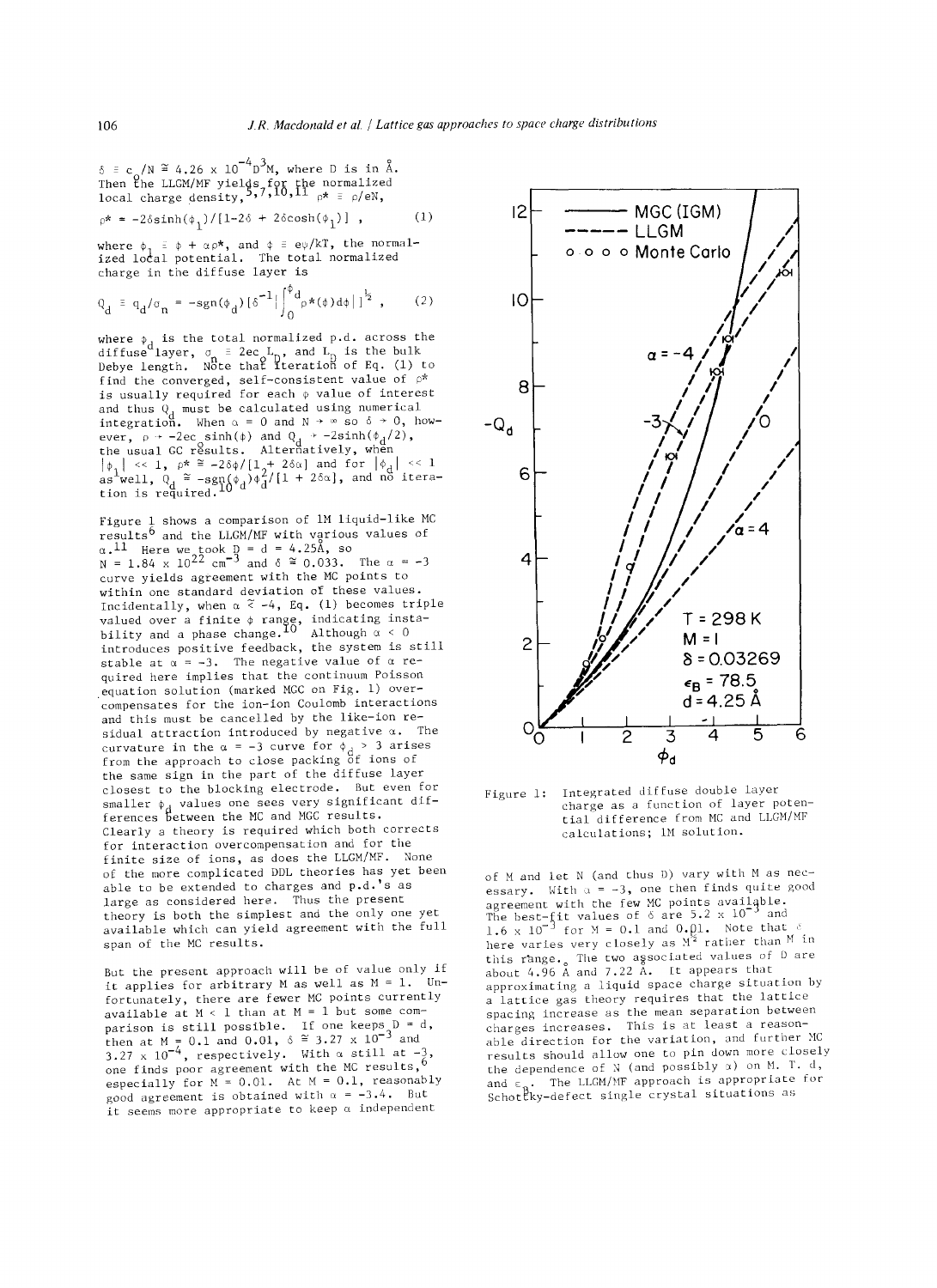well as liquids and needs only minor modifica-<br>tions for Encoded defect peteriols  $4.5.7$ tions for Frenkel defect materials.

The MGC and LLGM approaches are only reasonable for single crystals when there are many crystal planes contained within a local Debye length. But in high concentration materials or regions near an electrode, this requirement is often unsatisfied. Let  $\Delta \equiv a/L_{\rm D}$ , where a is the planar spacing perpendicular to the electrode and L, is the bulk Debye length. It occurred to us' that it might be reasonable to treat  $\Delta$  > 0.01 situations by means of a two-dimensional lattice gas, with or without mean-field corrections, for each separate plane, and to apply Gauss' law to pass from plane to plane. We shall term this the quasi-discrete lattice gas model (QDLGM). The average charge density in a plane for the QDLGM will be  $q = pa$ . Let the index i denote the ith plane with  $i = 0$  for the electrode, charge  $q_m$ ; i = 1 for the first plane of the crystal parallel to the electrode, etc. Now normalizing all planar charges with  $\sigma_{\perp}$ , we find '''  $\rightarrow^*$  Q = (q/ $\sigma_{\perp}$ ) =  $\Delta^* \rho^* / 2\delta$  and, for the normalized charge in the ith plane (i  $\geq$  l) where the normalized electrostatic potential is  $\phi$  , ,

$$
Q_{i} = \frac{-\Delta(1-\eta\delta_{s})\sinh(\phi_{ei})}{1-2\delta_{s}(1-\eta\delta_{s})+2\delta_{s}(1-\eta\delta_{s})\cosh(\phi_{ei})},
$$
 (3)

where  $\phi_{q,i} \equiv \phi_i + \alpha Q_i$ ,  $\delta_s \equiv \Gamma/\Gamma_s$  is the frac-<br>tional bulk concentration of charge of either sign in the absence of space charge, and  $\Gamma_{\rm s}$  is the two-dimensional site concentration. For simplicity we shall use  $\delta$  hereafter, however, to represent either  $\delta ~\tilde{=}~ c$  /N or  $\delta$  . The quantity  $\eta$  in Eq. (3) is zero för the LLGM and unity for the Schottky defect lattice gas model (SLGM). Unless  $\delta$   $\frac{8}{1}$ , there will be little difference between the LLGM and the SLGM. Equation (3) applies for  $i > 1$ ; for  $i = 0$  the appropriate normalized charge is Q , the charge on the metal electrode; thus we may define  $Q_\text{\tiny s}=Q_\text{\tiny s}$  .

It will be noted that when  $\alpha \neq 0$ , Eq. (3) again requires iteration to obtain the self-consistent  $Q_i$ , given  $\phi_i$ . But there is a further complicatton in the present theory. It is necessary for a completely blocking electrode that  $Q_{\rm m}$  +  $Q_{\rm d}$  = O, where  $Q_{\rm d}$  = . $\Sigma_{\rm d}$  i, the entire charge in the diffuse layer. If we define  $\mathrm{Q}_{\mathit{m-l}}$  = . $\mathrm{\Sigma_{n}Q}_{\mathit{l}}$ , it is thus necessary, for speciffed  $\begin{bmatrix}0&1\end{bmatrix}$  , to pick a  $Q_{\perp}$  such that  $\begin{array}{lcl} \mathrm{Q} & \to & 0 \text{ as } i \, \, \bar{\ast} \, \, \infty. \quad \text{We have } \mathrm{\ddot{s}olved this problem} \ \mathrm{b} \mathrm{\ddot{y}} \ \mathrm{an} \, \, \mathrm{iterative} \, \, \mathrm{shooting} \, \, \text{method and generally} \end{array}$ find that with double precision calculations it is practical to find a  $\mathbb{Q}_+(\phi_+)$  which leads to  $\mathbb{Q}_+$ values essentially correct for 15 or more Debyē lengths. By this point, where  $i \geq 15/\Delta$ , Q<sub>i</sub> is negligibly small.

It only remains to find  $\phi_{\alpha}$ . Let  $\phi_{\alpha} \equiv \phi_{\alpha}$  and  $\phi_{\bar{1}}$  =  $\phi_{\bar{d}}$ . Then Gauss' law yields the normalized relation  $\varphi_{i+1} = \varphi_i + \vartriangle^i Q_{\mathsf{sm} i}$ , i = 0,1,2 ....<br>Here  $\varphi_i$  is the normalized potential at the ith plane whose charge is Q.. We have here implicitly assumed that the effective separation be<del>-</del>

tween the electrode equipotential plane and the charge centroids of the first charge layer is a, but this assumption is readily generalized. If one specifies  $\phi_{\mathtt{m}}$  as an input, one solves the modified LGM, a solution which approaches that of the MGC model when  $\Delta \rightarrow 0$ ,  $\delta \rightarrow 0$ , and  $\alpha \rightarrow 0$ . In keeping with the approach of the first part of this work, however, we shall take  $\phi$  as the input value rather than  $\phi_{\perp}$ . It is worthwhile to point out that specific ionic adsorption effects (or intrinsic Frenkel space charge layers) can be added to the present approach by replacing  $\phi_{\alpha 1} = \phi_1 + \alpha Q_1 = \phi_A + \alpha Q_1$  by  $(\phi_d^+ + \phi_s^+ + \alpha Q_1^+),$  where the constant  $\phi_s^-$  deter-<br>mines the amount of space charge present when  $\Phi_{\bf d} = 0$  .

Figure 2 shows how the normalized local potential varies with X = x/L for  $\eta = 1$ ,  $\alpha = 0$ ,  $\Delta$  = 1, and  $\delta$  =  $10^{-3}$ . Distance is measured from the blocking electrode at  $x = 0$ . Between planes the normalized potential  $\phi$  decreases linearly, but this leads to the curved sections in this semi-log plot. It is clear that the larger  $\phi_d$ the larger the proportion of  $\phi$  , which appears  $\bar{~}$ between the first and second läyers (at  $X = 0$ and  $1$ ). From the third layer onwards the potential at each plane decreases very nearly proportional to exp(-X), just as in the continuum GC solution.



Figure 2: Normalized potential vs normalized **distance** for the QDLGM.

For comparison with Fig. 1, Fig. 3 shows how  $\mathbb{Q}_\text{d}$  depends on  $\phi$ , for  $\eta=1$ ,  $\alpha=0$ ,  $\mathbb{\Delta}=1$ , and various  $\delta$  values. As shown, for small  $\phi$ , the curves lie to the left of the MGC curve. Thus the present approach needs no  $\alpha < 0$  values to achieve compensation of the excess Coulomb interaction effects incorporated in the continuum GC model. On the other hand, there is no